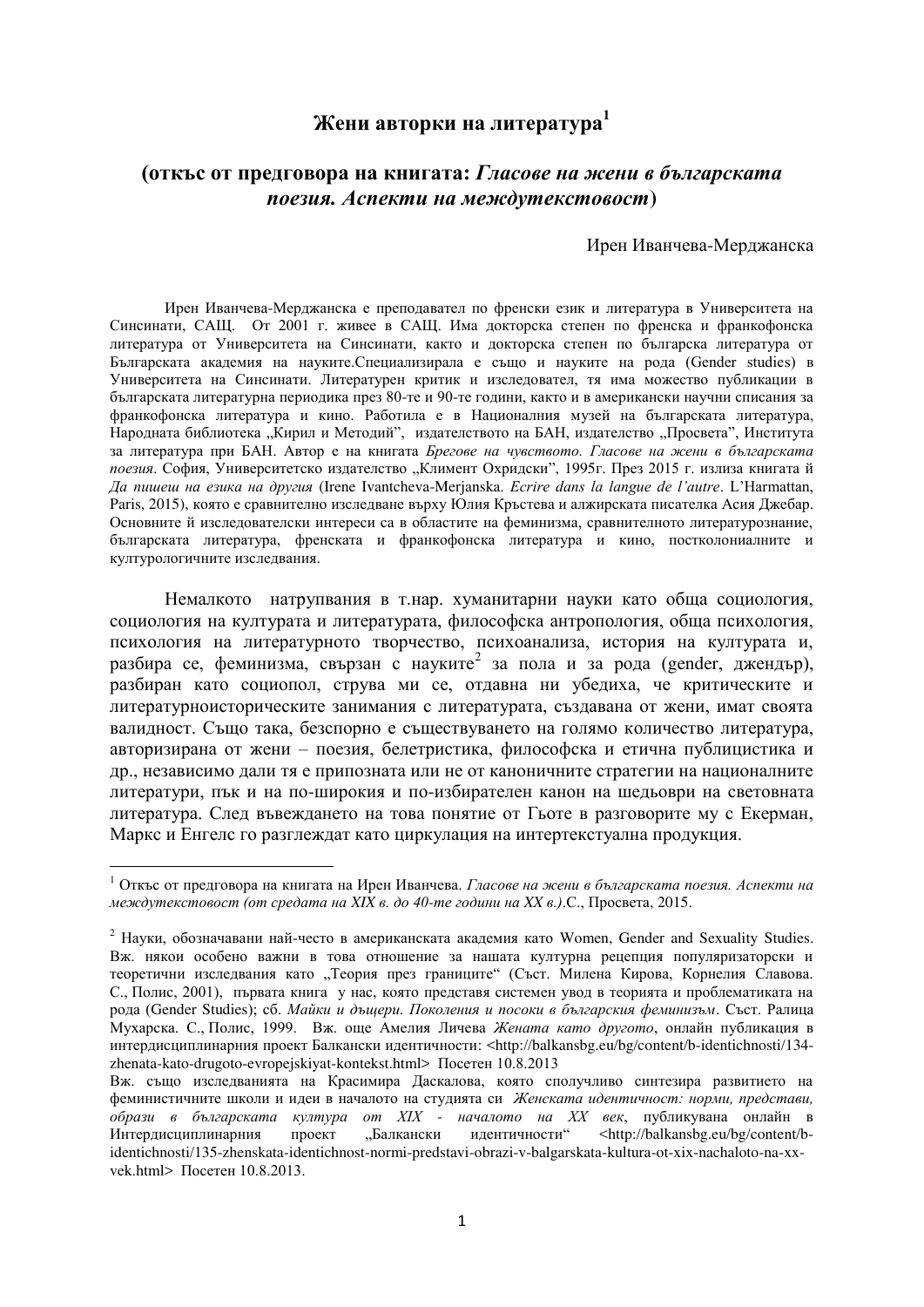В български контекст пръв Михаил Арнаудов, в началото на 20-те години на XX век, проблематизира ролята на канона в нашата литература, като включва в определението му аспекта на подбора, тоест на избраните ценности: "Канонът употребям тук не в смисъл на принципи, на правила и програми, на ръководни идеи, както ги има всяка школа в изкуството, а в по-тесния и по-специалния смисъл на ония избрани ценности, на ония творчески личности и значителни произведения, които намират общо признание в дадено общество и които стават с течение на времето "класически" – поне в историята на дадена национална литература. Канон на библейските книги, канон на французката литература в XVII век, канон на английските романтици в XVIII и XIX век, и т.н.: това са величини определени, заели своето законно място в съзнанието на нация и на човечеството, извор на ония художествени емоции, които не се ограничават само за една епоха, и документи на културното развитие, които няма да се повторят вече. "З

Този важен аспект на подбора може да бъде видян и в контекста на символния капитал. Например Паскал Казанова, в Републиката на Литературата, боравейки с теорията за символния капитал на Пиер Бурдийо, прокламира, че тази република (на литературата) е вселена, където "най-бедните" буквално са подложени на едно невидимо насилие.<sup>4</sup> Вземайки повод и от написаното от Паскал Казанова, бихме могли да кажем/повторим многократно обговаряния факт, че в повечето случаи авторизараната от жени литература остава непризната или частично призната чрез процедурата на подбора (тоест само с наличието на неколцина авторки) от Канона, което й набавя някакъв сегрегиран, почти мъченически статус. Така обговоряйки литературата, писана от жени, ми се иска да вярвам, че критиците и литературните историци, занимаващи се с тази проблематика, се стремят и към справедливост, целяща преразпределяне на символния капитал в републиката на литературата.

Какво означава да бъдеш повикана, призована като жена, в смисъла на интерпелиран индивид, *l'individu interpellé* на Алтюсер<sup>5</sup>? Това, струва ми се, се опитват да разберат психологията, психоанализата, социалната и културната антропология, особено феминизмът с редица от своите основополагащи текстове като тези на Бовоар, Сосюр, Иригаре, донякъде и Ю. Кръстева. А също, какво означава да бъдеш повикана, призована като жена писател, поет, творец, интелектуалец? Това, съвсем схематично, означава, че влизаш в едно общество с вече разпределени не в твоя полза роли, че дори в европейски контекст исторически имаш доста по-късно достъп до образование, право на политически живот и мнение – вот, тоест, че ще трябва да се съобразяваш със или бунтуваш срещу установения до твоята поява канон, в каквато и област да искаш или решиш да се проявяваш. А поведението на съобразяване/несъобразяване, независимо дали ще е положително маркирано – например като следване на каноничните мъжки образци, като тяхното частично трансформиране, или пък негативно маркирано – като

<sup>&</sup>lt;sup>3</sup> Арнаудов, Михаил. *Канонът на българската литература*. - Пролом, год. I, 1922, кн. 16-17, с. 493-501. Също и в: Електронно списание LiterNet, 16.09.2003, № 9 (46).

<sup>&</sup>lt;sup>4</sup> "C'est un univers inégal, un territoire où les plus démunis littérairement sont soumis à une violence invisible" (Casanova, Pascale. La République mondiale des lettres. Paris: Éditions du Seuil, 1999). По въпроса за тенденциите на теоретичното интерпретиране на световната литература, вж. обзорната илюмирища лекция на Галин Тиханов, озглавена *Местоположението на световната литература* от 4 лекември 2013, организирана от Софийския литературовелски семинар и Културния център на СУ и поместена в Литературен вестник, бр. 1, 8-14.01.2014. Вж. в същия брой приносната статия върху тази проблематика на Амелия Личева *Понятието за световна литература в началото на XXI в.*: [http://www.bsph.org/members/files/pub\\_pdf\\_1367.pdf](http://www.bsph.org/members/files/pub_pdf_1367.pdf)

<sup>&</sup>lt;sup>5</sup> Althusser, Louis. Idéologie et appareils idéologiques d'État. In : Althusser, Louis . *Positions* (1964-1975). Paris : Les Éditions sociales, 1976, p. 67-125.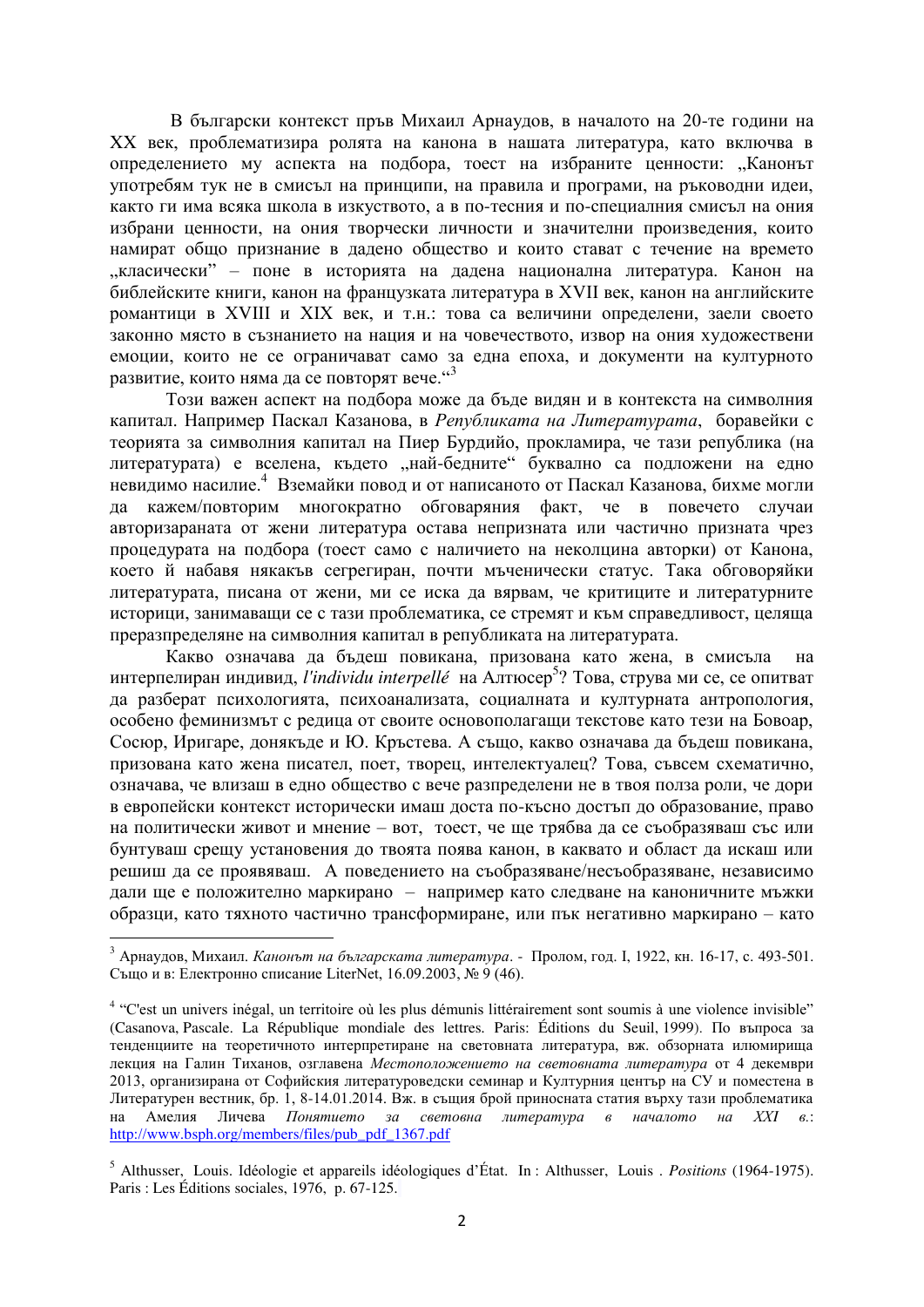открит бунт, примерно като призив и екземплуми за женско писане (Сиксу като парадигматичен пример), е все свързано с канона като място, към което да се приближиш или да се оттласнеш, да отхвърлиш<sup>6</sup>. Дали пък той, канонът, не призовава пишещата жена, например Багряна, както предполага, не без основание, Милена Кирова? В епохата на феминизма, тоест нашата, дали пък да си пишеща жена не означава и да се налага да се съобразяваш от феминистична коректност с някои теоретични постулати и практики на феминизма, защото може да не попаднеш нито в канона, нито пък в анти-канона... Едва ли някой може да даде отговор на този въпрос, но си струва да си го поставяме. Мисля, че всички тези трудни въпроси допринасят да осветлим нелеката роля да бъдеш "призована" като творящо същество от "втория  $\Pi$ O $\pi$ <sup>cc</sup> $\ldots$ 

В Българският лирически канон Димитър Камбуров отбелязва: "И така, при все различията, разделящи Ботев от Вапцаров, ранния Вазов от Фурнаджиев, Пенчо Славейков от Далчев и Дебелянов от Петко Славейков, поетите от канона са дотам обзети от смъртта, че канонът ни оформя един култивиран култ към нея. Лириката тогава би могла да се види като инструмент за справяне със смъртта... Българската мъжка лирика сякаш се отличава с един общосподелен Todestrieb, инкорпориращ и функционализиращ декларирания Lebenstrieb."<sup>7</sup> Основавайки се на това наблюдение, можем да предположим, че българското женско лирическо присъствие в лицето на почти всички свои представителки, особено на Багряна и Бленика (с нейната възпяваща майчинството поезия), преобръща отношението на тези два нагона – нагона за смърт и нагона за живот чрез възможността за вписване на женското циклично и монументално време<sup>8</sup> в линеарното време на канона, когато последният допусне това.

След първото издание, през 1995 година, на книгата ми за българските поетеси Брегове на чувството. Гласове на жени в българската поезия получих няколко устни отзива, че съм се била разграничавала от феминизма, въпреки че, според мен, самият избор на проблематика е говорещ за някакъв, макар и ненатрапчив феминистичен ангажимент. Донякъде заради това, сега, близо двадесет години по-късно и отдала определени години на изучаване и на науките за пола и рода (gender, джендър) в американската академия, бих искала да напиша няколко реда за моята позиция по отношение на феминизма в социален и в литературен план, както и за "женското писане".

Моята позиция е тази на защитаващия социалните права на жените феминизъм, като се разграничавам обаче от вариантите на феминизма, които есенциалистки вярват в женското писане като манифестация на женската идентичност. Споделям до голяма степен позицията на Юлия Кръстева във "Времето на жените"<sup>9</sup>, където тя дефинира

1

 $6$  Подобно твърдение, макар и по друг повод, намираме у Кундера: "Като жена, която се гримира, преди да се забърза за първата си среща, светът, още преди да се затича към нас в мига на раждането ни, е вече гримиран, маскиран, разтылкуван. И не само конформистите ще се хванат на въдицата; бунтарите, жадни да се опълчат на всичко и на всички, не разбират колко покорни са самите те; те ще се разбунтуват само срещу това, което се тълкува (е вече разтълкувано) като достойно за бунт." (Кундера, Милан . "Що е романист?" Прев. Росица Ташева. Литературен вестник, 5-11.11.2014, с. 9. <http://www.bsph.org/members/files/pub\_pdf\_1420.pdf > Посетен 6.11.2014.) [Откъс от книгата : Kundera, Milan. *Le rideau : essai en sept parties*. Paris: Gallimard, 2005.]

<sup>&</sup>lt;sup>7</sup> Камбуров, Лимитър, Българският лирически канон, прелговаряне на уговорките. – В: *Българска ɥɢɪɢɱɟɫɤɚ ɤɥɚɫɢɤɚ*. ɋ., ɉɪɨɫɜɟɬɚ, 2004, ɫ.17.

 $8$  Дефинирани във фундаменталното есе "Времето на жените" на Юлия Кръстева.

<sup>&</sup>lt;sup>9</sup> Kristeva, Julia. "Le Temps des femmes." *Cahiers de recherche de sciences des textes et documents* 5(1979), p. 5-19.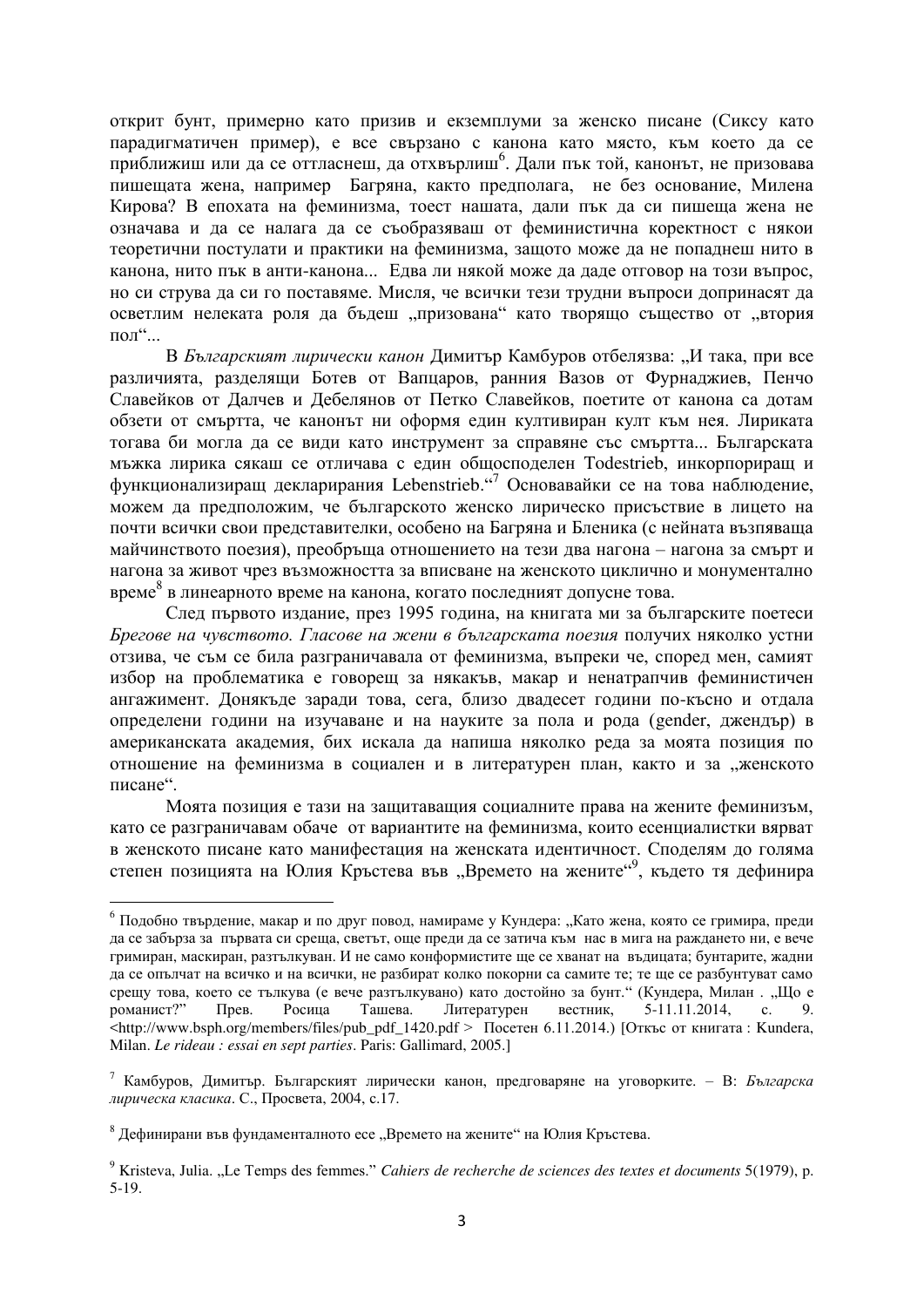фазите на феминизма, олицетворявайки се с последната му фаза. От друга страна, в политически аспект, смятам, че е важно да продължим и задълбочим социалните искания и борби на феминизма за постигане на непостигнатите права на жените, така както ни съветва Симон дьо Бовоар. Това е, което наскоро Дороти Сю Кобъл, Линда Гордън и Астрид Хенри определят сполучливо като "несвършения, неприключилия феминизъм"10.

Макар те често да са били коментирани, бих искала да припомня фазите на феминизма, за които говори Кръстева в това важно есе, което де факто резюмира основното ядро от нейните възгледи за феминизма и периодизира неговата проблематика. Тук Кръстева, схематично представено, разсъждава върху факта, че женската субективност изглежда е свързана едновременно с цикличното време (повторителността) и с монументалното време (вечността). Времето на историята е линеарно, телеологично, време на прогреса, на тръгване и пристигане. То е също така времето на езика. Кръстева разграничава три поколения и фази на феминзма, към момента на публикуването на есето, тоест 1979 година, като подчертава, че за нея поколение не е толкова хронологическо понятие, колкото "означаващо пространство". Първата вълна е тази на егалитарния феминизъм, която изисква правото на жените да имат място в линеарното време. Тя смята, че тази първа фаза, търсейки универсалното равенство, пропуска или недоразглежда сексуалните различия. По този начин Кръстева непряко критикува теоретичката на първата фаза Симон дьо Бовоар и специално нейното отхвърляне на майчинството, видяно като форма на потисничество и експлоатация на жената. Кръстева, от своя страна, полчертава, че вместо ла отхвърляме майчинството, ние се нуждаем от нов дискурс за него. Наскоро, в броя на списание "Юманите" от 7 март 2014, тоест в навечерието на Деня на жената 8 март, Кръстева настоява върху създаването на дискурс на "свободната майка": "Религиите ни забравят или ни правят богини, но нашите нежности, нашият финес, нашите хитрини, нашата страст им убягват. На нас се пада да осмислим зависимостта от и на майките от третото хилядолетие: един непрекъснат процес [майчинството – б.м., И.И.] на приемане на тези чужденци, които са новопристигащи в света, вечно обновление в живота на нашите тела и дух, чрез нашите деца и внуци ... "Свободната жена все още не се е родила", пише Симон дьо Бовоар. Още по-малко свободната майка и не ще има нов хуманизъм без майките да са се научили да вземат думата, да говорят."

Тук ще приведа и коментара за прехода и различието между първата и втората фаза на феминизма на Дороти Кауфман<sup>11</sup>:

Феминизмът на Симон дьо Бовоар, който гледа на сексуалното различие като задължителен източник на потисничество, е най-сериозно поставен под въпрос от теоретичните разработки, които се появяват с движението на френските жени през 70-те години. За писателки, иначе толкова разнообразни и различни като Елен Сиксу и Люс Иригаре, именно женската различност, потисната от фалоцентричния дискурс на западната хуманистична традиция, е източникът на нейното потенциално освобожление.

<sup>&</sup>lt;sup>10</sup> Cobble, Dorothy Sue, Linda Gordon, Astrid Henry. *Feminism Unfinished : A Short, Surprising History of American Women's Movements.* NY, 2014.

<sup>&</sup>lt;sup>11</sup> Kaufman, Dorothy. "Simone de Beauvoir: Questions of Difference and Generation", *Yale French Studies*  $72(1986)$ , p.  $121-131$ .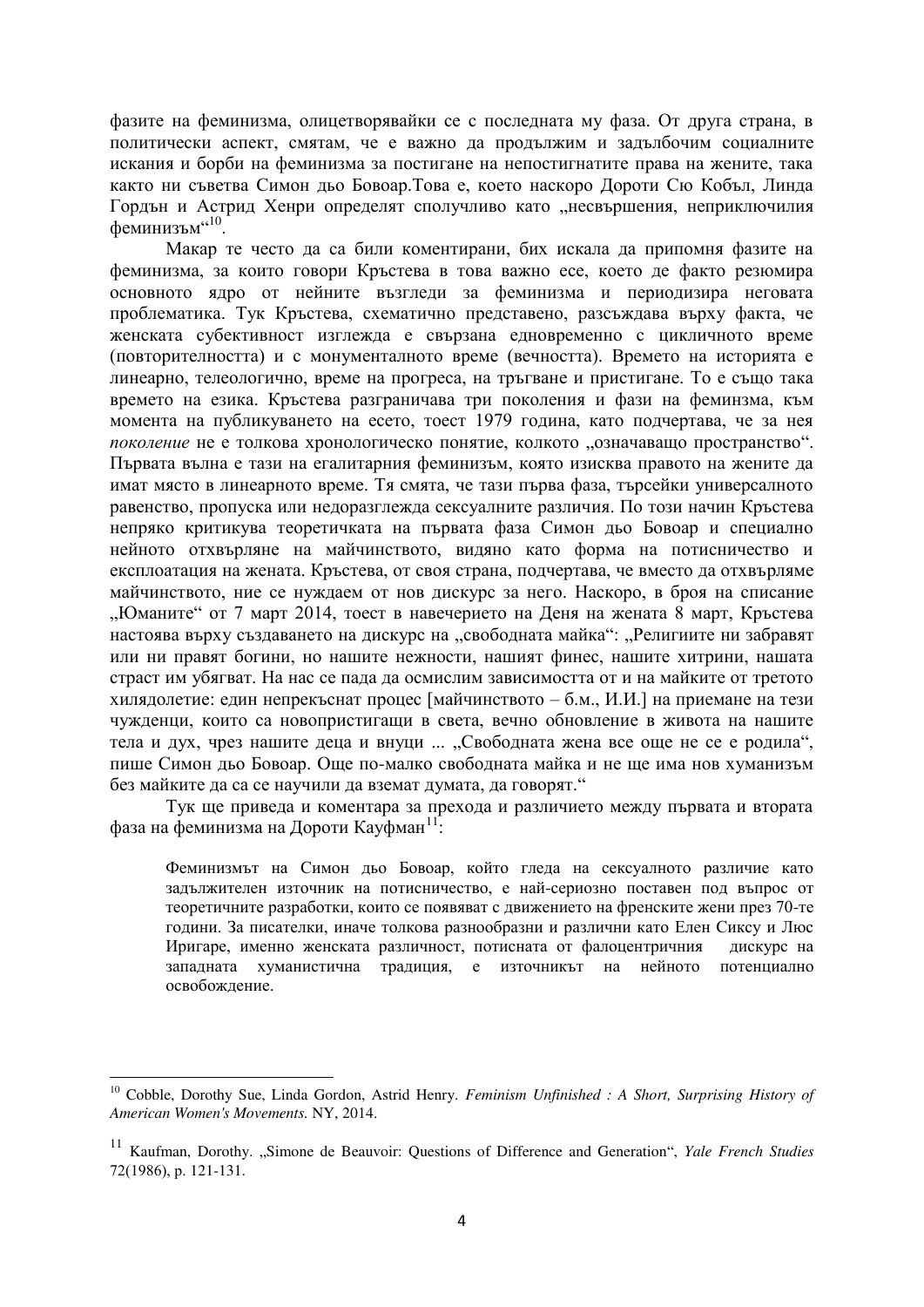Или, дьо Бовоар се позиционира антиесенциалистки, докато Сиксу и Иригаре са склонни към есенциализъм, тъй като ценностно маркират женскостта, тоест женската различност/другост.

Втората вълна феминистки, появила се, според Кръстева, след 1968 г. поставя ударение върху радикалното различие от мъжете и изисква правото на жените да останат извън линеарното време на историята и политиката. Кръстева изразява несъгласие с тази фаза, тъй като тя е доминирана от търсенето на уникален женски език, което, според нея, е едно невъзможно търсене. Подобна позиция е резултат на факта, че авторката на "Времето на жените" не приема гледището на немалко феминистки, поддържащи, че езикът и културата са по природа патриархални и трябва да бъдат по някакъв начин измислени отново. Кели Оливър подчертава настояването на Кръстева, че културата и езикът са поле на изява на всички говорещи същества, а жените са преди всичко говорещи същества. Още повече, че тази фаза като контраидеология, според авторката на "Времето на жените" рискува да дегенерира в преобърната форма на сексизъм. Кръстева се идентифицира с определяната от нея трета фаза на феминизма<sup>12</sup>, която се стреми да преосмисли взаимоотношенията на идентичностите и различията. Новото, трето поколение феминистки, което се появява, според Кръстева към времето на писането на есето, ще има за задача да съедини майчиното време, майчинството, с линеарното, с политическото и историческо време. Това е поколение, което може да отвори един тип телесно и ментално пространство. което ще позволи паралелното съществуване на тези три подхода към феминизма<sup>13</sup>. Кръстева е подръжник на множествеността на женското изразяване и нейната загриженост е да не се хомогенизира "жената".

Според определението на Кели Оливър, тази фаза на феминизма отказва да предпочете идентичността пред различието или обратното, а вместо това, тя изследва множествеността на идентичностите, включително множествеността на сексуалните идентичности. Етиката на Кръстева, твърди Оливър, е "друг вид феминистка етика, която отива отвъд ограничаващите закони било на матриархата, било на патриархата... Тя иска етика, в която жените не са нито конформисти, нито стоящи извън закона." (с.  $110)^{14}$ 

Това отношение на Кръстева, тази нейна аналитична етика, са много добре обяснени в по-общия контекст на отношението й към политическото, част от което е, разбира се, и феминизмът, в статията на Джеф Едмъндз<sup>15</sup> "Мистериозната революция на Кръстева":

 $12$  Амелия Личева прави важно уточнение от днешна гледна точка във връзка с третата фаза: "Този трети етап от развитието на феминизма, както се спомена, е силно обвързан и с постмодерните идеи и в частност - с деконструкцията. Като гледищата по този въпрос са някак разполовени. Според едните, феминизмът действително е част от интереса към маргиналността, който съпътства постмодерните търсения, а според другите - тъкмо напротив, - феминизмът радикално противоречи на постмодерните нагласи, доколкото в целите му е да наложи жената като център, да я превърне в трансцендентно означаващо, да изземе властовите позиции, да тоталитаризира и пр." ("Жената като другото", онлайн публикация в интердисциплинарния проект "Балкански идентичности" <http://balkansbg.eu/bg/content/bidentichnosti/134-zhenata-kato-drugoto-evropejskiyat-kontekst.html>)

<sup>&</sup>lt;sup>13</sup> Bx. Kristeva, Julia. Women's Time. – In: *Moi, Toril.* Ed. The Kristeva Reader, NY, Columbia UP, 1986, p. 187-213. Вж. също тук коментара на Торил Мой.

<sup>&</sup>lt;sup>14</sup> Oliver, Kelly. "Julia Kristeva's Feminist Revolutions", Hypatia a journal of feminist philosophy, 8:3, summer 1993, p. 94-114.

<sup>&</sup>lt;sup>15</sup> Edmonds, Jeff. "Kristeva's Uncanny Revolution: Imagining the Me aning of Politics" In: Psychoanalysis, Aesthetics, and Politics in the Work of Julia Kristeva. Ed. Kelly Oliver. SUNY Press, 2009, p. 213-228. Tyk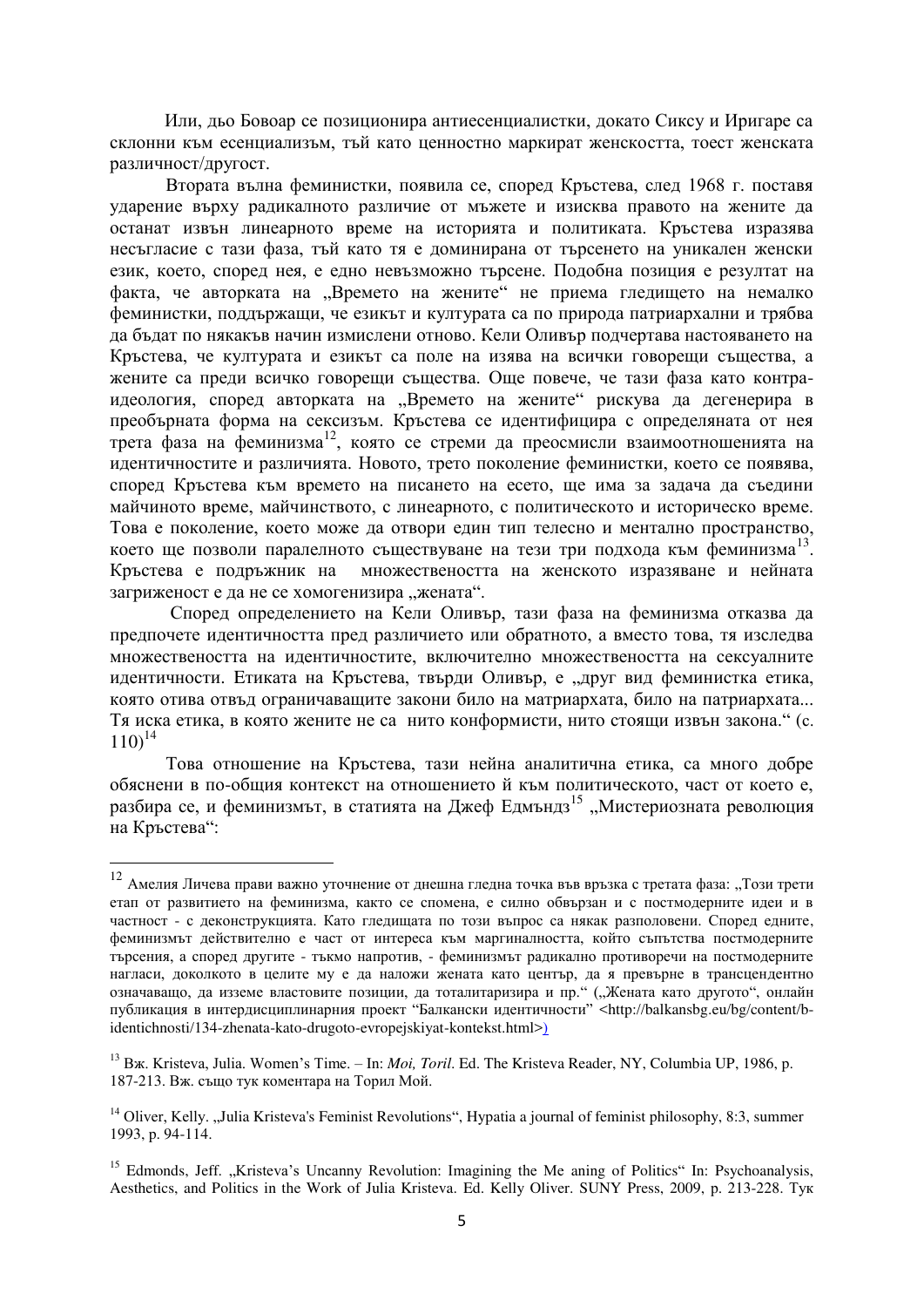Всъщност, това е нейната способност да заеме етичното пространство на границата на политическото - нито абсолютно политическо, нито аполитично - това й позволява поефективно да критикува различните видове фундаментализъм, които заплашват самата връзка межлу политиката и интелектуалния живот лнес. Аналитичната етика на Кръстева осигурява форма на единство, която е по-подходяща за една демократична общност отколкото формите на солидарност, предлагани от традиционната политическа теория. Нейната общност се открива в хода на работата на въображението, в тыкуването и в анализа, а не - във вярността към един идеал. (с. 215)

Торил Мой в предговора "Кой се страхува от Виржиния Улф" към книгата си Сексуална/текстуална политика<sup>16</sup> предлага именно тази позиция на Кръстева да се приложи при разглеждането на Улф. Авторката отбелязва, че Улф практикува неесенциалистка форма на писане, която показва де факто нейното скептично отношение към (мъжко)-хуманистката концепция за някаква принципно есенциална човешка идентичност. Що се отнася до англо-американските критички на Улф в лицето например на Илейн Шоуолтър (Elaine Showalter)<sup>17</sup> и Патриша Стабс (Patricia Stubbs), те, според Мой, в някаква степен се обвързват с естетиката на реалистичния роман на марксиста Георг Лукач, като вместо реалистично отражение на пролетариата изискват реалистично отражение на жената и нейната борба с патриархата и потисническите му практики. Всъщност това е критическо изискване за едно унифицирано виждане за жената, което отказва мобилността на плуралистичните гледни точки на Улф, изразени чрез нейните илеи за анлрогинността и концепцията за анлрогинно изкуство, зарали които немалко англо-американски феминистки я критикуват. Както е известно, в края на есето си "Собствена стая" (1929), Улф припомня интуицията на поета Самюъл Колридж, че големият ум е андрогинен, двуполов. Андрогинният ум предава емоциите без пречка, той е по естество творчески, ослепително светещ и неделим ("the androgynous mind transmits emotion without impediment; it is naturally creative, incandescent and undivided"). Според Улф, Шекспир е най-представителният модел за андрогинен ум. Есето също завършва с вярата, че сестрата на Шекспир може да се прероди<sup>18</sup> във всички жени, които искат да творят и имат собствена стая и средства,

терминът *uncanny* от Фройдовата психоанализа носи смисъла на свърхестествено, тайствено и обезпокоително.

<sup>16</sup> Moi, Toril. *Sexual/Textual politics*. 2 nd ed. London, New York: Routlege, 2006.

1

<sup>17</sup> Миглена Николчина, в книгата си *Matricide in Language*. *Writing Theory in Kristeva and Woolf* (2004), също критикува интерпретацията на Илейн Шоуолтър (която твърди, че поради факта, че Улф е забравила тялото си, тя е "предала своя литературен гений", "betrayal of her literary genius") за Вирджиния Улф, с. 82-83. Анализирайки "Професиии за жени " на Улф, Николчина показва значимостта, която Шоуолтър чете погрешно, на убийството, извършено от фикционалната писателка на женския Ангел в къщата, хвърляйки мастилница по нея, така повторяйки жеста на Лутер срещу дявола. Николчина чете този акт, следвайки отблизо текста на Улф, като "част от занаята на жената писател". Улф продължава, че ако тя не била убила ангела-жена, тя щяла да я убие, изтръгвайки сърцето от нейното писане ("Had I not killed her, she would have killed me. She would have plucked the heart out of my writing", Woolf, "Professions for Women", 1942, p. 151). Защото, както обяснява Николчина, противникът е Ангелът на тишината, опонентът на писането, мълчаливата, заглушената двойница.

<sup>18</sup> Пак според Миглена Николчина, Matricide in Language (2004), в есето "Собствена стая" (1929) на Вирджиния Улф има две контрастни истории. Едната е тази за мълчанието на Шекспировата сестра (да поясним, че това е фикционално създадената от Улф - Джудит Шекспир, за да изследва невъзможността за творчество на жената в Елизабетинската епоха) като търсене традицията на майките през въпросите защо нашите майки са толкова бедни, което е синоним на защо те не са писали, тоест какъв е ефектът на бедността върху женското писане. Другата история е тази за андрогинното красноречие на Шекспир.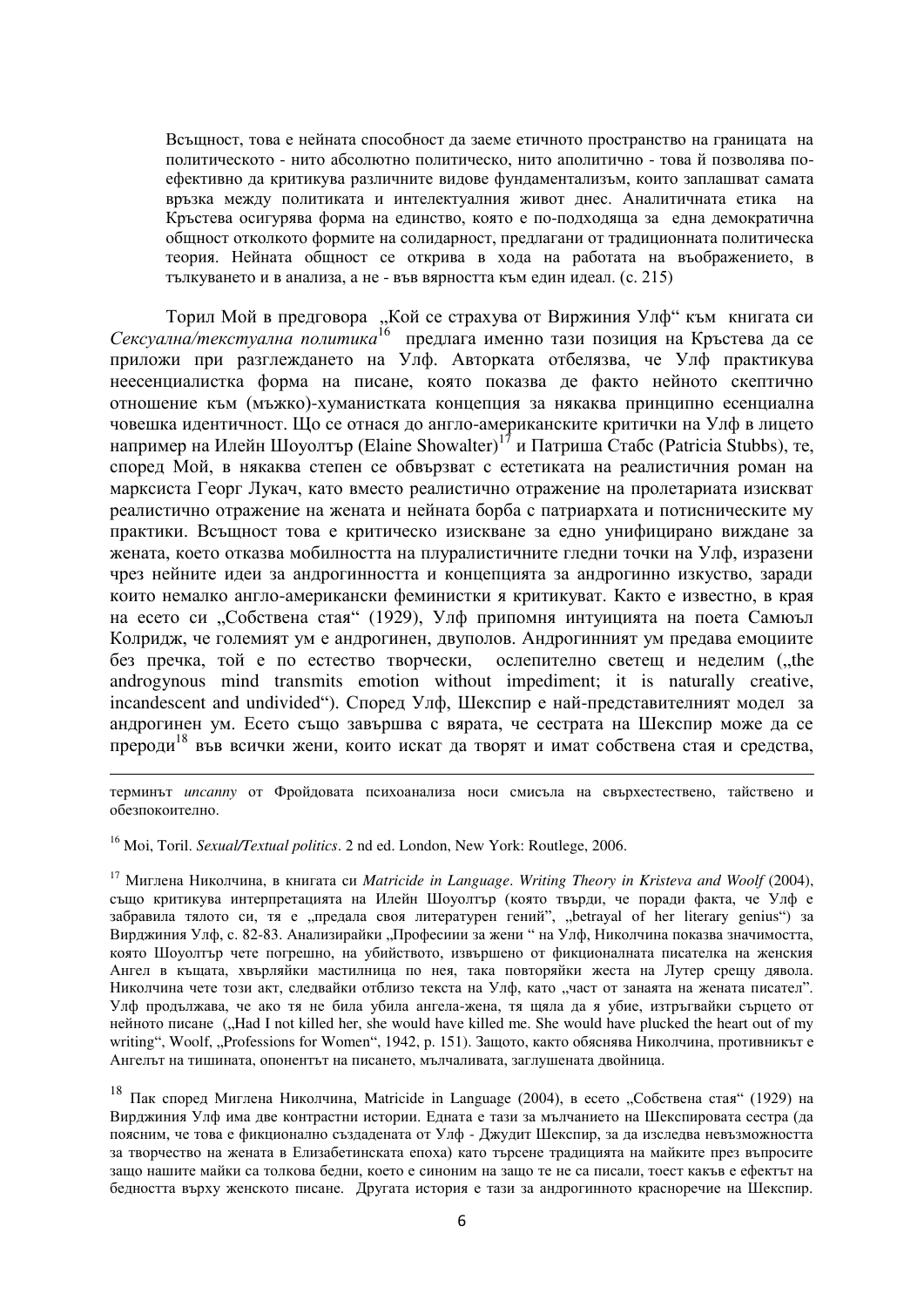едновременно фактори и метафори на женската самостоятелност. (Да припомним вметнато, че основната теза на есето на Улф е, че жената трябва да има пари и  $\overline{c}$ обствена стая, за да пише проза, "a woman must have money and a room of her own if she is to write fiction").

Още един важен момент в позиционирането на Торил Мой не ми е чужд. В приносната си книга Симон дьо Бовоар Торил Мой използва интертекстуален подход, за да покаже двустранното интелектуалното значение на връзката Симон дьо Бовоар – Жан-Пол Сартр.

Трябва също да се отбележи, че Юлия Кръстева има немалко моменти в творчеството и в интервютата си, където се разграничава<sup>19</sup> от феминизма, особено в неговия радикален, предимно англо-американски вариант за универсализиране на другостта и пр. Това я води до нейната идея за женския гений като една възможна метафора за извеждане на преден план на единичността на субекта в развитие (*sujet en procès*, нека поясним, че този термин на френски носи знаковата амбивалентност на субект в процес, развитие, и на субект, подложен на процес, в смисъл на съдебна процедура, по мое мнение – една кафкианско-алтю серовска конотация).

Ще си позволя още няколко, според мен, необходими екскурса във връзка с феминистичната теория. Важно ми се струва в този уводен текст, да предложа едно терминологично разграничение. Манифестно формулираното и онагледено от Елен ɋɢɤɫɭ *l'цcriture féminine* ɜɴɜ ɮɭɧɞɚɦɟɧɬɚɥɧɨɬɨ ɣ ɟɫɟ "ɋɦɟɯɴɬ ɧɚ Ɇɟɞɭɡɚ" (*Rire de la Méduse*, 1975) можем да предадем на български като женски почерк, а не като женско писане. Бихме могли ла запазим "женско писане" като по-широко понятие, в смисъла на френското словосъчетание *l'écriture de femme(s)*. Да не забравяме, че на френски, езикът, на който Сиксу пише, *écriture* има двоен смисъл – на "писане" и на "почерк".

По този начин можем да кажем, че в историята на женското писане, тоест на писането, авторизирано от жени, женският почерк с неговия характерен есенциализъм се проявява по-късно, особено в съзнателно търсения му като словесно овеществяване на манифестните предписания на станалия вече каноничен "френски феминизъм", впрочем до голяма степен конструиран като литературна инстутиция по феминизъм от американския академичен феминизъм<sup>20</sup>. Отново според американския академичен феминизъм, френският феминизъм има като свои най-ярки представителки Елен Сиксу, Люс Иригаре и Юлия Кръстева (Джулия Кристева), като последната доста последователно и активно се разграничава от включване в групата.

<u>.</u>

<sup>19</sup> Вж. по този въпрос още Кели Оливър (Kalley Oliver), Лиса Уолш (Lisa Walsh) и др. Oliver, "Kalley.Julia Kristeva's Feminist Revolutions" Hypatia a journal of feminist philosophy, 8:3, summer 1993, p. 94-114. Въпреки че немалко феминистки теоретички/теоретици и литературни критички/критици намират илеите на Кръстева за полезни и провокативни, връзката на Кръстева с феминизма, както сполучливо я определя Кели Оливър, е амбивалентна.

<sup>20</sup> Bж. Moses, Claire Goldberg. Made in America: 'French Feminism' in Academia. - In: *Beyond French Feminisms: Debates on Women, Politics, and Culture in France, 1981-2001*. Eds. Roger Célestin, Isabelle de Courtiveдни, ron, and Eliane DalMolin. New York: Palgrave Macimillan, 2003, p. 261-284.

Според Николчина, чрез няколкото фикционални аз-а текстът на Улф се завръща не към тъмното минало на самоубийството на сестрата на Шекспир, а към нейното повторно раждане. Андрогинността е видяна като "...временна маска на посредничество, която ни помага да четем и може би да живеем. Това е завоят от Шекспир към неговата бъдеща сестра." ("Androgyny is a mediating temporary mask: it is something to help us read, perhaps to help us live. It is the turn from Shakespeare to his future sister", Nikolchina, M., p. 91-92) Тук може би трябва също да припомним важната теза на Харолд Блум за Шекспир като фундаментална фигура, явяваща се център на канона не само на английската, но и на западноевропейската литература (Bloom, Harold. *Shakespeare: The Invention of the Human*. New York: 1998).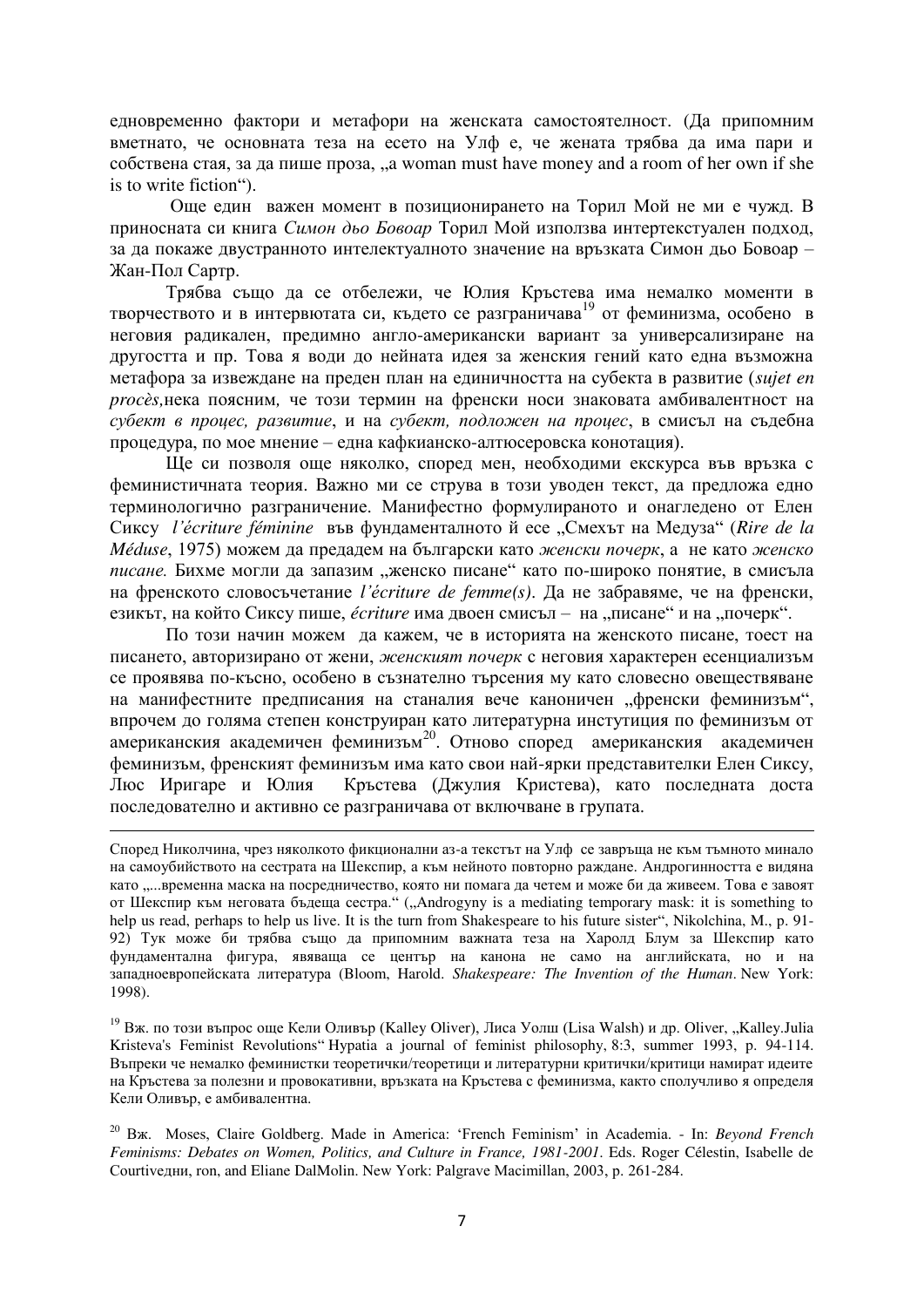В българската женска поезия, в смисъл на писаната от жени като биологичен пол (sex) и като социопол, джендър (gender) поезия, женският почерк, в повечето случаи съзнателно търсен, се проявява едва в поезията на 90-те години на XX век, за да тредставя схематично сложната картина<sup>21</sup>, която анализира Милена Кирова в частта "Има ли 'женско писане'" на книгата си Критика на прелома (2002). Така че литературно-критическият наратив на моя текст, който не стига до 90-те години, остава да борави с лирическо женско писане, в смисъла на поезия, писана от жени, а не с понятието женски почерк (écriture féminine).

Макар да не приемам повсеместната употреба и приложение на понятието на Сиксу écriture feminine приемам обаче, както споменах, понятието женски гений на Юлия Кръстева, сама активно разграничваща се от нейните предимно трансатлантически феминистки прочити. Приемам това понятие като литературоведска метафора, която настоява върху единичността<sup>22</sup> на таланта и ми позволява да направя литературноисторическа реконструкция не само в обзорен модус, но и в индивидуално-портретиращ модус на избраните от мен авторки на поезия.

В крайна сметка, единичното осъществяване на всяка жена, на нейната личност, която не може да се подведе под общия знаменател на една група или на някаква полова общност, става не само възможно, но и гордо отстоявано. Защото аз съм себе си, именно себе си, ми позволява да дам повече в приноса на жените към множествеността на света. Именно тук се постига ослепителността на женския гений. Признаването на големия принос на някои необикновени жени, които чрез живота и работата си са белязали историята на този век, е в действителност един призив към уникалността на всяка жена. Трансцендирането на себе си, осъществяващо се на хоризонта на примери,

 $^{21}$  Визирайки предимно поезията на Амелия Личева и Миглена Николчина, Милена Кирова отбелязва: "Сред новите явления на нашето десетилетие [90-те години на 20. век – б.м., И.И.] без съмнение трябва да споменем една ясно изразена тенденция към философски ерудирано писане, към общо интелектуализиране в позицията на пишещата жена... Новите поетеси все по-често имат професия, свързана с академична кариера в областта на хуманитарното знание; за тях литературата вече не е романтично бягство от света на баналните стойности, а част от целостта на една последователна професионална реализация... Литературното пространство става място за комуникация с традициите на културната мисъл от целия свят: перифрази и цитати от други автор(к)и, обръщения, посвещения; космополитични нюанси на потребността от свързаност отвъд ограниченията на "родната" мисъл; традиция на интелектуалната принадлежност, на духовната близост и родство. Друга тенденция на 90те е предалена от Милена Кирова като революционизиране от страна на поетеси като Виргиния Захариева, Силвия Чолева, Миглена Николчина на "гледната точка към отношенията между мъжа и жената", които "агресивно издигат приоритета на женското преживяване", "подриват традицията на задължителната романтична сантименталност в изображението". Те започват да третират "любовта от позициите на сексуалното изживяване; тя изгубва романтичния ореол на своята изключителност, може да бъде невротично-уморителна, ежедневно-досадна, но също така - задоволяващо-потребителна... " Също така според нея, постфеминистичното се случва в прозата на Емилия Дворянова. (Има ли "женско писане". -В: Кирова, Милена. *Критика на прелома*, 203-302). Вж. също Пламен Дойнов, който до голяма степен потвърждава заключенията на Кирова по отношение на женската поезия в този период. "Женско писане". - В: Дойнов, Пламен. Българската поезия в края на XX век. Част първа. С., Просвета, 2007, с. 80-86.

<sup>&</sup>lt;sup>22</sup> В приносната си книга, оценена високо и от Дуждит Бътлър, Майџеубийство в езика. Писане на теория при Кръстева и Улф, Миглена Николчина отбелязва: "Неотдавнашната трилогия на Кръстева за Аренл. Клайн и Колет е масивна реабилитация на елиничността като етос на нейната собствена теоретична позиция. Дори прели ла се обърне към женския гений, обаче, тя бе сериозно заинтересувана от творческия потенциал на женствеността." (Прев. мой). ["Kristeva's recent trilogy on Arendt, Klein, and Colette is a massive vindication of singularity as the ethos of her own theoretical position. Even before she turned to the female genius, however, she was preoccupied with the creative potential of the feminine." Nikolchina, Miglena. Matricide in Language. Writing Theory in Kristeva and Woolf. NY, Other Press, 2004, p. 37].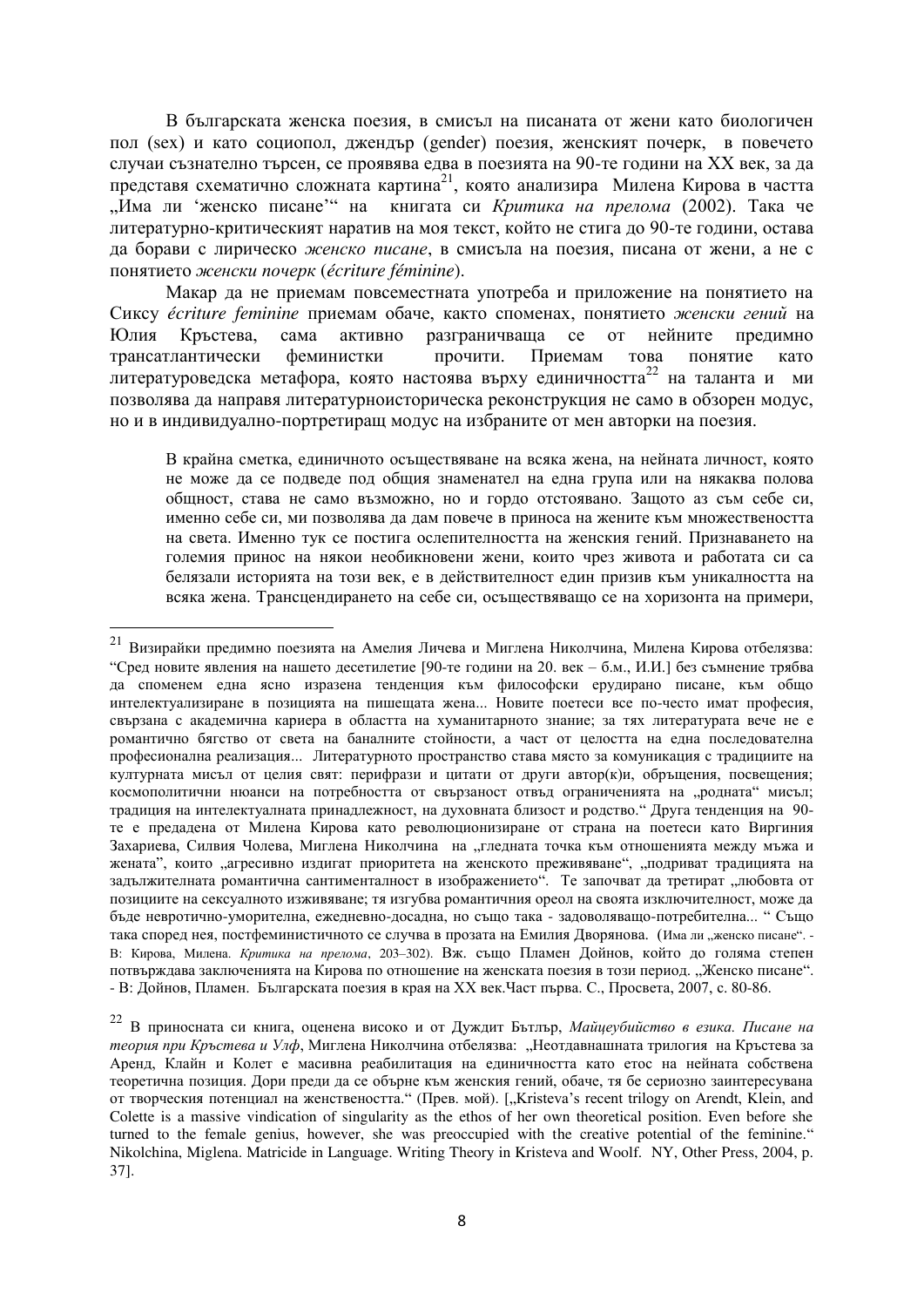които можем да опитомим, не е ли всъщност най-добрата противоотрова спрямо различните масовки, назависимо дали те са щедро освобождаващи или мъдро конформистки? (с. 12-13).<sup>23</sup>

Добре известно е, а и обговаряно в последните десетилетия и от наши изслелователи<sup>24</sup> е, че на жените творци се отделя недостатьчно място в националните истории на литературите, тъй като не се припознати от канона.

Оказва се, че ситуацията не е много по-различна в конструирането на литературни истории в една от значимите европейски литератури, каквато е френската. Даяна Холмс в книгата си Френското женско писане 1848-1994, говорейки за положението на жената във френското общество четвърт век след като фрацузойките си извоюват правото да гласуват (да припомним, че това става в 1944 г., а библията на феминизма *Вторият пол* на дьо Бовоар излиза в 1949 г.), констатира, че френският обществен живот продължава да бъде доминиран от мъжете, както в политиката, така и на работното място и в сферата на културата. По-нататък Холмс отбелязва в тоналността на една сдържана констатация, че ако писането допринася по значими начини за установаването на споделен смисъл, тогава е важно да се знае кой пише. И ако трябва да вярваме, продължава тя, на този тип литературни истории или критика, които селекционират от множеството текстове и определят за потомството какво конституира Френската Литература (изписана от Холмс с главни букви, очевидно за да придаде конотацията на институционалност), тогава ние трябва да вярваме, че поне до 70-те години на XX век жените са били такава рядкост в литературата, каквато те са били и продължават да бъдат на банките на френската национална асамблея. Защото повечето от наличните истории на френската литература между 1848 и 1968 г. запазват, в един иначе цялостен мъжки пейзаж, само имената на Жорж Санд, Колет и значително по-малко във Франция отколкото в чужбина това на Симон дьо Бовоар. Дори и в последните две десетилетия въпреки значителното увеличение на броя и на видимостта на авторизираните от жени текстове, жените и по-специално феминистките писателки са подложени на тенденцията да бъдат гетовизирани като отделна, миноритарна категория, или която една съвсем скорошна история на френската литература терминологично обозначава, според примера, който избира Холмс, като "секционен интерес" (Sectional Interest)<sup>25</sup>.

Подобна е тревогата и на Милена Кирова по отношение на българския канон, където също установяваме малцинственото присъствие и следователно масово отсъствие на жените писателки<sup>26</sup>. Независимо какво е отношението ни към начините на включването или не на жените авторки в канона, мисля, че им дължим техните

 $^{23}$  Enfin, la réalisation singulière de chaque femme, de sa personnalité, irréductible au commun dénominateur d'un groupe ou d'une entité sexuelle, devient non seulement possible, mais fièrement revendiquée. C'est parce que je suis moi, spécifiquement moi, que je relève l'apport des femmes a la pluralité du monde. C'est ici que s'accomplit la fulgurance du génie féminin. Reconnaitre la contribution majeure de quelques femmes extraordinaires qui, par leur vie et leur œuvre ont marqué l'histoire de ce siècle est un appel à la singularité de chacune. Le dépassement de soi, a l'horizon d'exemples qu'on peut apprivoiser, n'est-il pas le meilleur antidote aux diverses massifications qu'elles soient généreusement libertaires ou sagement conformistes? (Kristeva, Julia. *Le Génie féminin*. Tome I. *Hannah Arendt*. Paris : Fayard, 1999, p. 12-13)

<sup>&</sup>lt;sup>24</sup> Например Милена Кирова, Миглена Николчина, Амелия Личева, Пламен Дойнов, Димитър Камбуров и др.

 $^{25}$  Holmes, Diana. French Women's Writting1848-1994. London: Athlone Press, 1996, XI-XII.

<sup>&</sup>lt;sup>26</sup> Киюова, Милена. Жените и канонът мярката, която не е една. Предг. – В: Неслученият канон: Български писателки от Възраждането до Втората световна война. Съст. и ред. Милена Кирова. С., Алтера, 2009, с. 9-46.